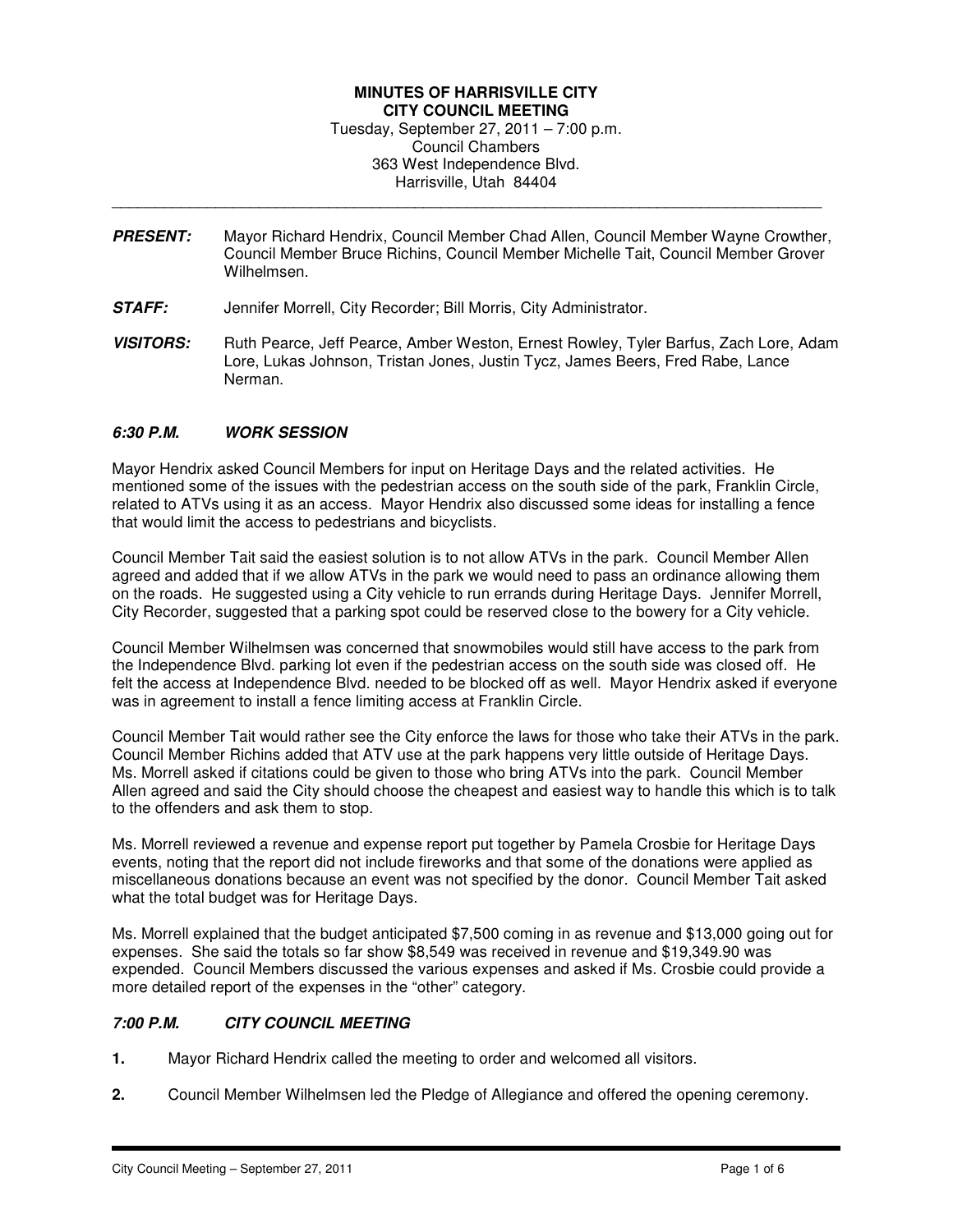## **3. CONSENT ITEMS**

## **a. Approve the minutes of August 23, 2011 as presented.**

Council Member Richins asked that "Heritage Days" be inserted in Mr. Robinson's comments about a lack of activities for people over 50 and Mayor Hendrix pointed out that in reference to the sewer line it "is" 21 inches not "was" 21 inches.

**MOTION: Council Member Richins motioned to approve the consent agenda items with incorporation of the comments made. Council Member Tait seconded the motion. All Council Members voted aye. Motion passed.** 

## **4. CONVENE AS THE BOARD OF CANVASSERS**

### **a. Discussion and or possible action to approve Resolution No. 2011-10, Approving the Canvas of the 2011 Municipal Primary Election.**

Mayor Hendrix convened the Board of Canvassers. Jennifer Morrell, City Recorder, explained how the canvass worked and mentioned that the Weber County elections office conducted a count of the provisional and absentee votes on September 20, 2011.

Council Members reviewed the Election Summary Report and Statement of Votes Cast. Council Member Richins asked if we conducted early voting. Ms. Morrell explained that being a fifth class city, Harrisville is not required to conduct early voting. However, absentee voting was available and any voter could come in and fill out an absentee ballot during normal business hours.

### **MOTION: Council Member Allen motioned to approve Resolution No. 2011-10, Approving the Canvas of the 2011 Municipal Primary Election. Council Member Richins seconded the motion.**

**A roll call vote was taken.** 

| <b>Council Member Allen</b>      | Yes |
|----------------------------------|-----|
| <b>Council Member Crowther</b>   | Yes |
| <b>Council Member Richins</b>    | Yes |
| <b>Council Member Tait</b>       | Yes |
| <b>Council Member Wilhelmsen</b> | Yes |

**The motion passed 5-0.** 

Mayor Hendrix adjourned the Board of Canvassers.

## **5. BUSINESS ITEMS**

## **e. Discussion and/or possible action on Resolution No. 2011-09, Interlocal Agreement for Survey and Mapping Services.**

Bill Morris, City Administrator, said the purpose of this resolution is to streamline the development process. He explained that problems are discovered at the time documents are recorded with the Weber County Recorder's office. This resolution will bring the involvement of the County Surveyor up front.

Ernest Rowley, Weber County Surveyor, said he was here to answer any questions and let the Council Members know he takes a vested interest in the functions in his office. He reviews every subdivision that comes through his office and noted that most of the requests they make pertain to functions done by private surveyors. He said the other part has to do with the recording process and pointed out that there are documents and details dealing with the title of the development that are not taken care of.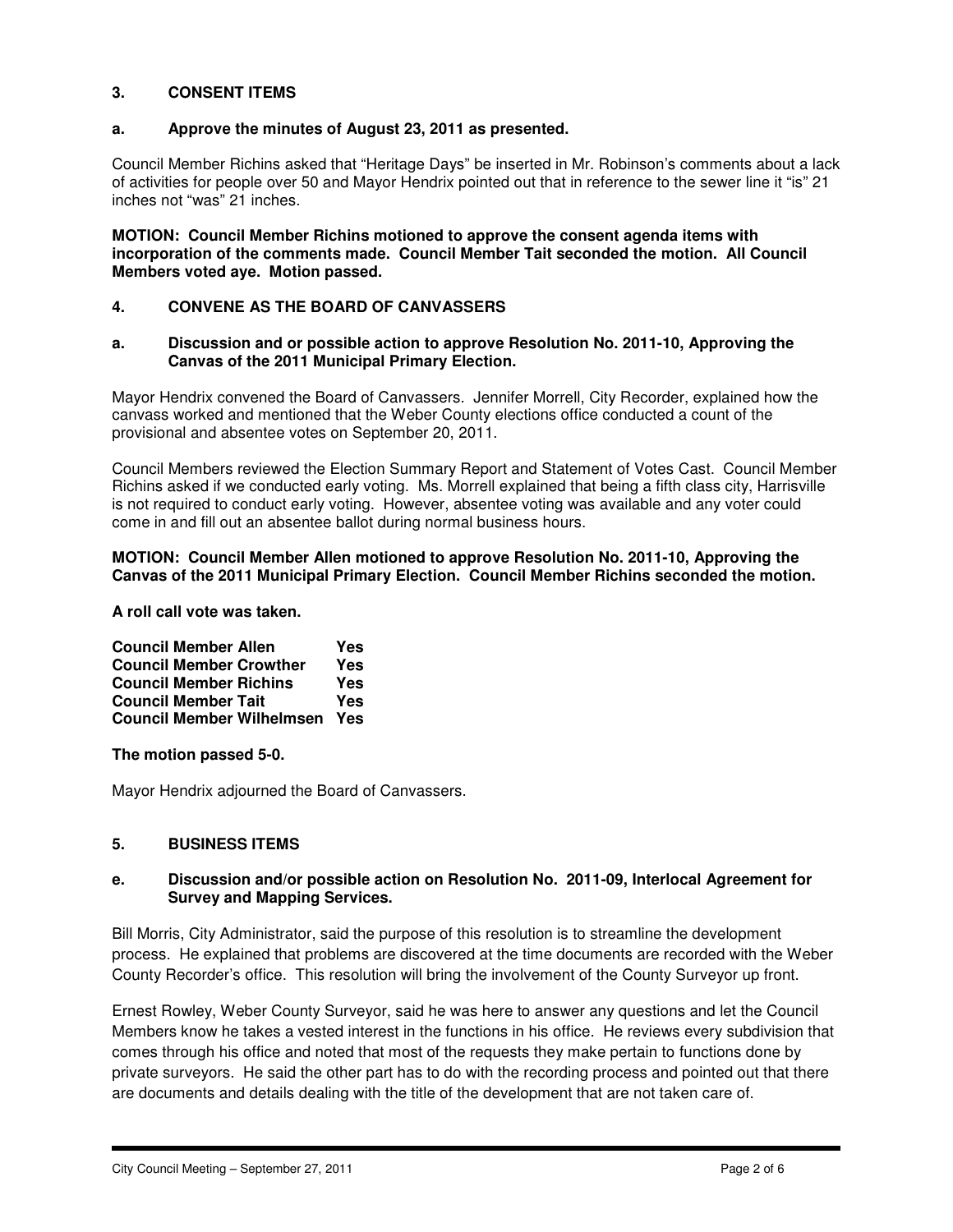When the documents come to his office the developer already has their financing and bonds in place and are ready to move on the development. If the County Recorder says the papers are not in order it can create financial difficulties and stress which they want to alleviate and avoid.

Council Member Richins asked how this process took place before; without this agreement. Mr. Morris said this has been a weak link in our process and talked about some of the issues the City has experienced where surveyors or others have made mistakes and we have to guess on the best way to fix the problem. He said this will ensure we do it right the first time and make the process smoother.

Council Member Crowther asked what this will cost the City. Mr. Morris explained that the developer will pay the cost in their filing fee, which cost is set by the County Commission. Council Member Crowther asked Mr. Rowley if he knew what the cost would be. Mr. Rowley said the costs were outlined in the standard rate fees set by ordinance but explained the monument escrow has a different requirement. He said most of that fee is refunded minus a checking fee. Council Member Crowther asked if the County would be stamping the monument. Mr. Rowley said it is the responsibility of the developer to install it and have it ready and then his office would come and check the placement.

Council Member Allen disclosed that he works for Weber County but said he will not abstain from voting because this has no impact on the Weber County Sheriff's office.

## **MOTION: Council Member Tait motioned to approve Resolution 2011-09, Interlocal Agreement for Survey and Mapping Services. Council Member Wilhelmsen seconded the motion.**

**A roll call vote was taken.** 

| <b>Council Member Allen</b>      | Yes |
|----------------------------------|-----|
| <b>Council Member Crowther</b>   | Yes |
| <b>Council Member Richins</b>    | Yes |
| <b>Council Member Tait</b>       | Yes |
| <b>Council Member Wilhelmsen</b> | Yes |

**The motion passed 5-0.** 

### **b. Discussion and/or possible action or Ordinance No. 440, Adopting the Sensitive Lands Overlay and Business District Overlay.**

Mr. Morris explained this was a goal set by Council Member Crowther and the reason we are adopting these overlays. He said the sensitive lands overlay addresses all the sensitive issues in Harrisville such as geological hazards, high ground water, liquefaction, unstable soil, wetlands, wildlife habitats, save areas, low impact road areas, natural drainage areas, water well sources and other environmental quality issues. He asked Council Members if they had any substantive issues.

Council Member Richins asked what geological hazards are in Harrisville. Mr. Morris said we have clay soils which are not conducive to development or the development has to be handled specifically for clay soil. He gave the example of a house that is built slab on grade where the slab sinks. He said a geological survey would need to be done and the engineers determine if wider footings should be poured or a crawl space built.

Mr. Morris pointed out that page 4 mentions how the Project Management Committee reviews applications. Council Member Crowther asked that 2a be changed to "qualified geologist or engineer" and that page 6, item 7a(i) say "no buildings" instead of "structure and facilities".

Council Members Richins and Tait asked about "save islands". Mr. Morris said those are trees. Council Member Crowther asked that it be changed to "tree save islands".

Mr. Morris explained why revegetation was included and said it applies to the need for vegetation to be put in place to prevent hillside erosion. He does not feel this is something the City will encounter much.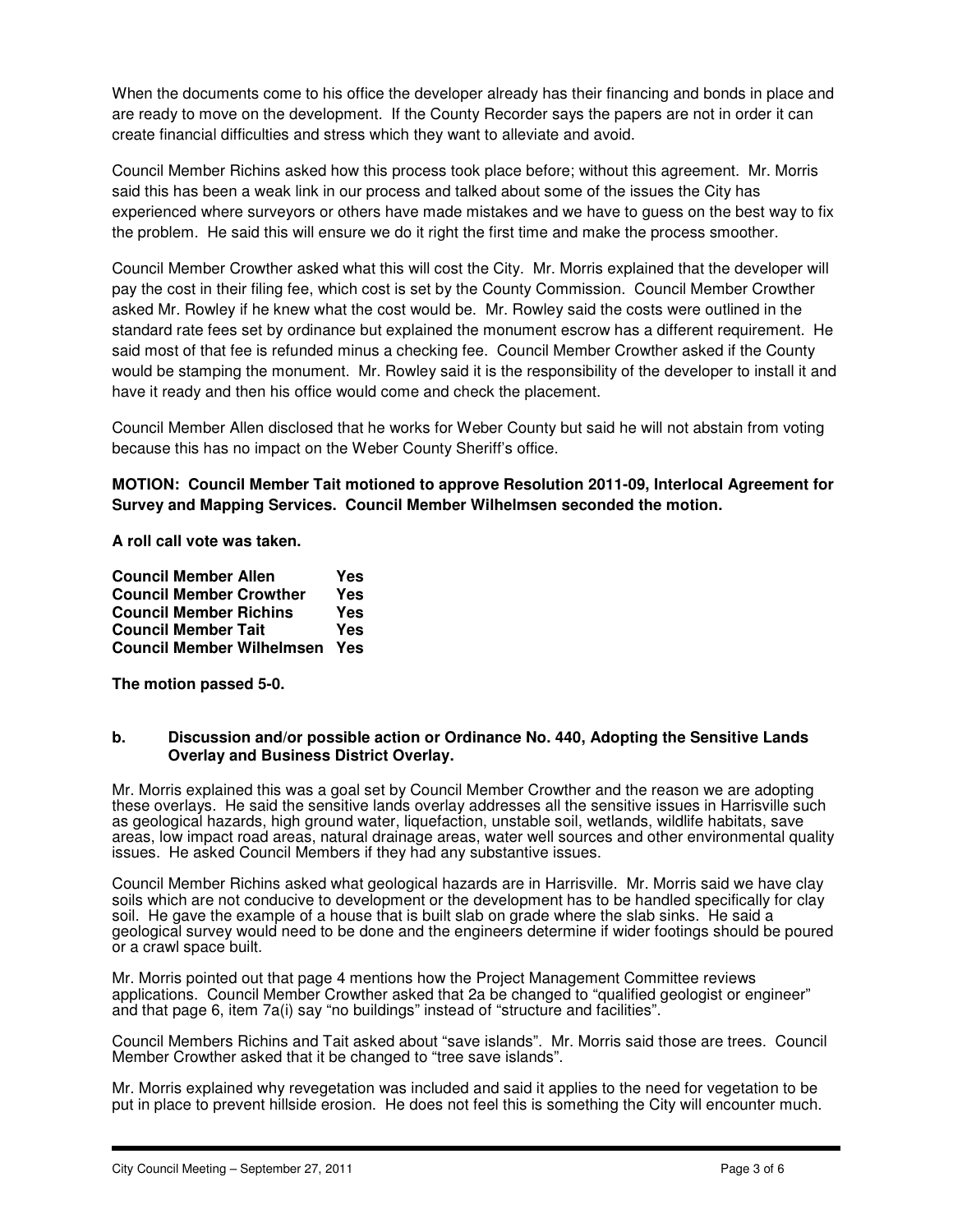Council Member Crowther asked if there was any information about private wells in the city. Mr. Morris said this time there is not but as they are identified they will be put on the map. He said they need to be identified to keep them free from contamination.

Mr. Morris explained page 8 is the business district model and puts commercial areas on a separate map. Council Members reviewed the Business District map and discussed some of the commercial businesses in place as well as future commercial zoning. Mr. Morris pointed out that nothing on the west side of Hwy 89 is zoned for commercial property.

Council Members reviewed the Sensitive Lands map. Mr. Morris explained the drinking water protection zone and well designation on the legend. He said the ordinance is written so that even things that are not known will not be overlooked. Council Member Crowther asked that Rice Creek and Mud Creek be labeled on the map.

**MOTION: Council Member Crowther motioned to approve Ordinance No. 440, Adopting the Sensitive Lands Overlay and Business District Overlay with the corrections that were made. Council Member Wilhelmsen seconded the motion.** 

**A roll call vote was taken.** 

| <b>Council Member Allen</b>      | Yes |
|----------------------------------|-----|
| <b>Council Member Crowther</b>   | Yes |
| <b>Council Member Richins</b>    | Yes |
| <b>Council Member Tait</b>       | Yes |
| <b>Council Member Wilhelmsen</b> | Yes |

**The motion passed 5-0.** 

### **c. Discussion and/or possible action on Ordinance No. 441, Land Use Ordinance Amendments.**

Mr. Morris said this addresses some of the issues in the land use ordinance. The first one was requested by Ken Martin, Building Official, who wanted changes made to accessory building standards. He said there are presently two sizes for accessory buildings and they want one size to follow.

The next issue involves parking lots. Mr. Morris said we will allow parking lots to go within five feet of the road making it less restrictive. He added that landscaping will still be required.

Mr. Morris pointed out that this ordinance includes a requirement that the person applying for a conditional use permit can be denied if they have ongoing code enforcement problems.

Another item in the ordinance involves noticing. The City is switching from noticing through the post office to posting a sign on the property involved. Council Member Crowther asked if the City is still required to publish the notice. Mr. Morris said the agenda will be published per state requirements which will serve as the notice.

Mr. Morris also noted changes to the application process. He said because we are in an electronic world our requirements need to change from a paper format to an electronic format with the option of specifying how many plans we need based on the project.

## **MOTION: Council Member Allen motioned to approve Ordinance No. 441, Land Use Ordinance Amendments. Council Member Tait seconded the motion.**

**A roll call vote was taken.** 

**Council Member Allen State State**<br> **Council Member Crowther State Council Member Crowther**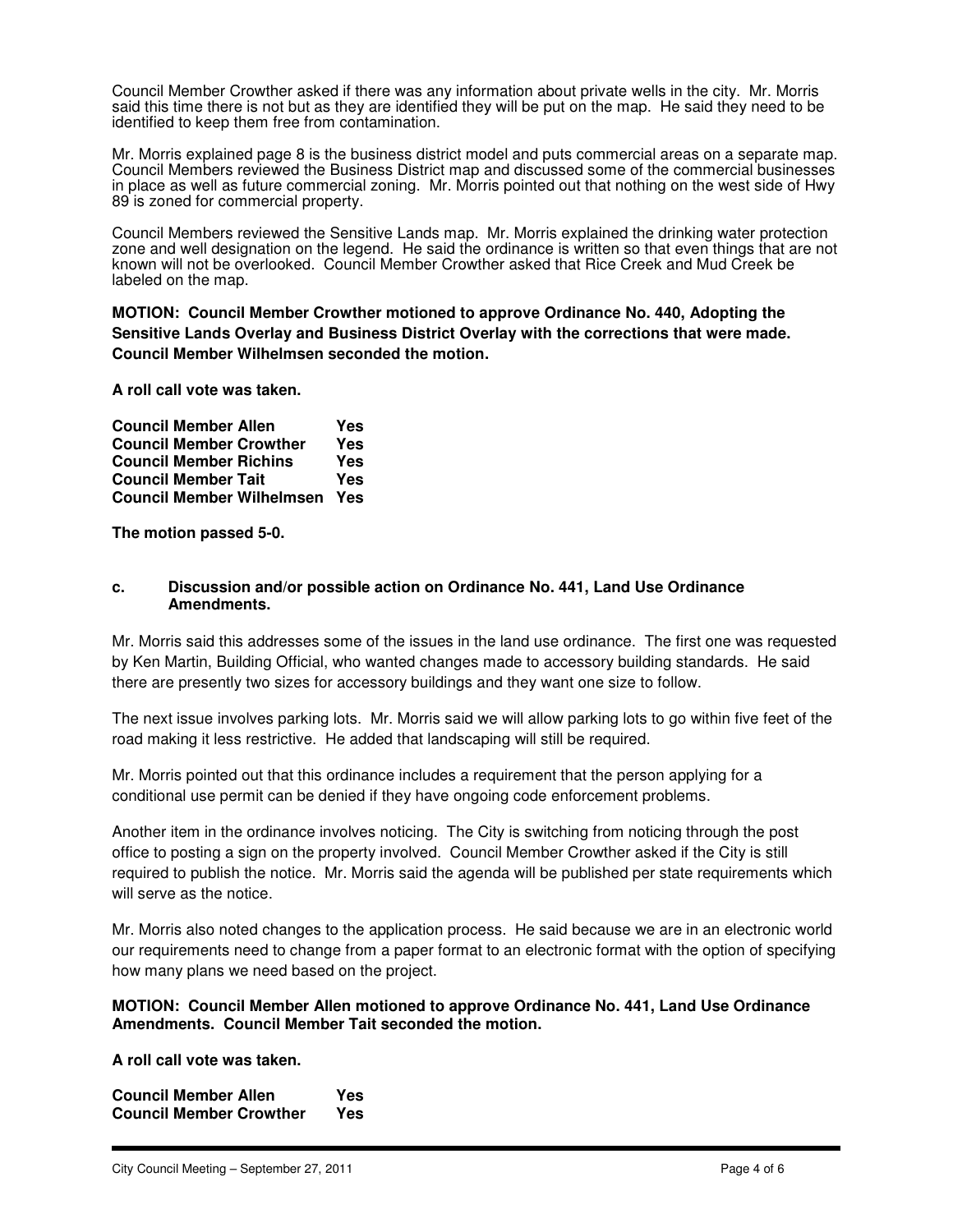| <b>Council Member Richins</b>    | Yes |
|----------------------------------|-----|
| <b>Council Member Tait</b>       | Yes |
| <b>Council Member Wilhelmsen</b> | Yes |

**The motion passed 5-0.** 

#### **d. Discussion and/or possible action on Resolution No. 2011-08, Recertification of the Harrisville Justice Court.**

Mr. Morris explained that this needs to be passed if the Council wants the Justice Court to remain. He referred to the letter from Mike Junk, City Attorney, which lists the statutory and regulatory requirements and his recommendation that the City continue to maintain and operate the Harrisville Justice Court.

**MOTION: Council Member Wilhelmsen motioned to approve Resolution 2011-08, Recertification of the Harrisville Justice Court. Council Member Richins seconded the motion.** 

**A roll call vote was taken.** 

| <b>Council Member Allen</b>      | Yes |
|----------------------------------|-----|
| <b>Council Member Crowther</b>   | Yes |
| <b>Council Member Richins</b>    | Yes |
| <b>Council Member Tait</b>       | Yes |
| <b>Council Member Wilhelmsen</b> | Yes |

**The motion passed 5-0.** 

### **6. PUBLIC COMMENTS**

Jeff Pearce, 295 E. 1150 N., said he talked with the minister of the Lutheran Church who would like to set up a community garden in the waste land behind their building. The Lutheran Church minister thought this would help control the weed problem.

Tristan Jones, lives on Adams Street, asked why the ground is so soft that the houses are sinking. Mr. Morris explained that the soils are made up of different things and talked about how clay compacts and how the weight of the house can compress the soil which causes the house to crack as it settles.

#### **f. Closed executive session to discuss the character, professional competence, or physical or mental health of an individual and to discuss strategy regarding pending or reasonably imminent litigation.**

**MOTION: Council Member Allen motioned to close the public meeting and move into an executive session. Council Member Wilhelmsen seconded the motion.** 

**A roll call vote was taken.** 

| <b>Council Member Allen</b>      | Yes |
|----------------------------------|-----|
| <b>Council Member Crowther</b>   | Yes |
| <b>Council Member Richins</b>    | Yes |
| <b>Council Member Tait</b>       | Yes |
| <b>Council Member Wilhelmsen</b> | Yes |

#### **The motion passed 5-0.**

Council Members convened into the executive session.